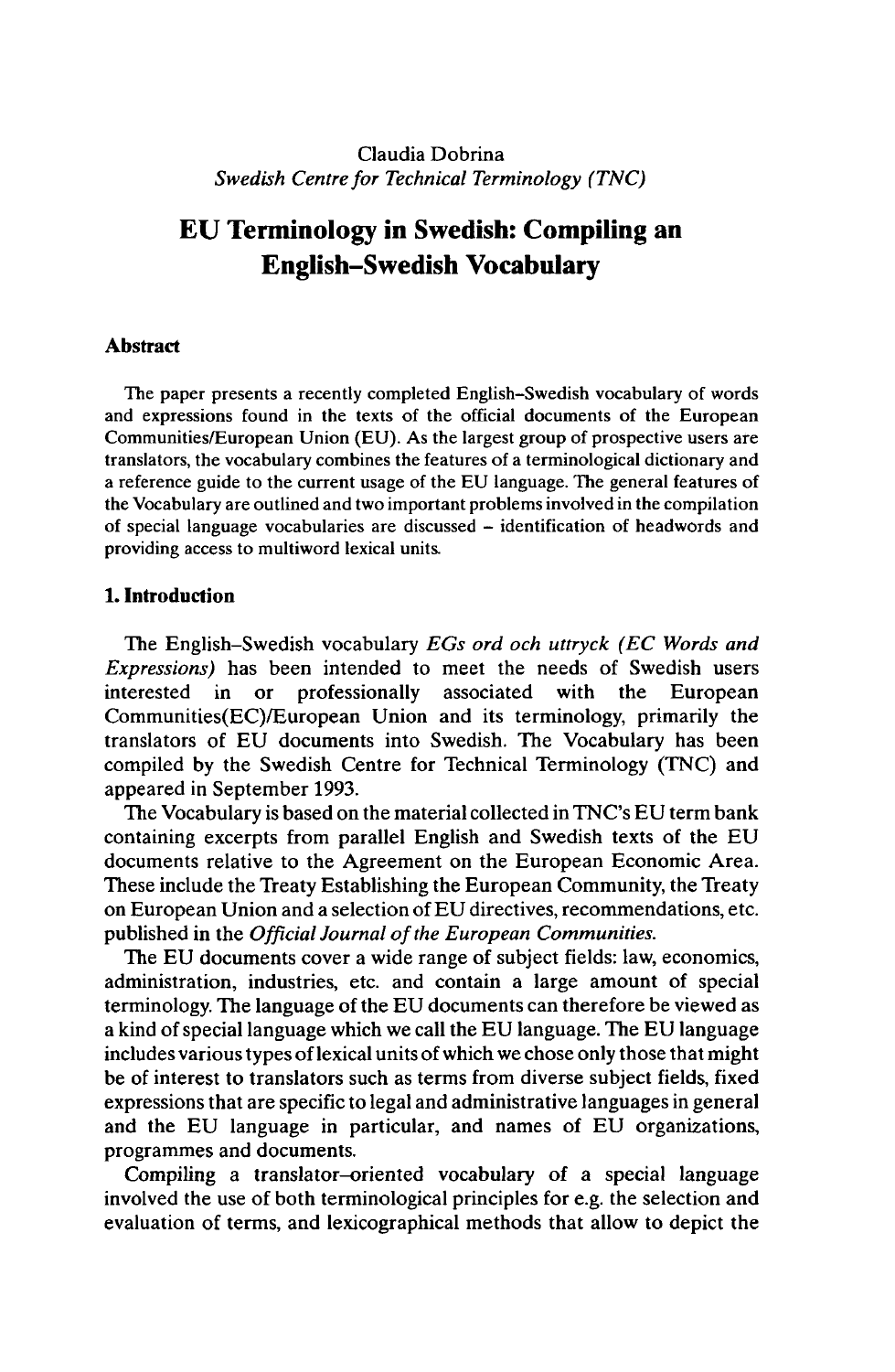current usage of the EU language. The distinguishing features of the present vocabulary are that it describes various types of special language units, including those that are ignored by traditional terminological dictionaries, and that it has been compiled on the basis of a combination of terminological and lexicographical methods.

The compilation of the Vocabulary posed a number of interesting problems related to the representation ofspeciallanguage units, particularly with regard to identification ofheadwords and providing accessto multiword lexical units. These are discussed below following a brief outline of the general features of the Vocabulary.

# **2. General features of the Vocabulary**

# **2.1 Selection of headwords**

The Vocabulary contains about 3,500 headwords which fall into the following three groups:

- terms proper, e.g. *key interest rate* (economics), *waste disposal* (environment),
- fixed expressions of the EU language, e.g. *confer power, incur an obligation,*
- names of EU organizations, programmes and documents, e.g. *European Monetary System, General Agreement on Tariffs and Trade.*

The guiding principle for selecting terms was thematic. Preference was given to terms relating to law, economics, trade and general administration. A small number of terms from various technical fields, e.g industries and engineering was also included. The evaluation and selection of terms were carried out with the help of subject field experts.

All fixed expressions found in the documents that had acceptable Swedish equivalents were included.

Names of EU organizations, etc. were selected with a view to their importance for EU matters.

### **2.2 Content and arrangement of the Vocabulary entries**

The Vocabulary includes two types of entries:

- term entries with <sup>a</sup> term or fixed expression as the headword,
- name entries with the name of an EU organisation, programme or document as the headword.

A term entry (Fig. 1) includes the following information: English term, Swedish term, English context, Swedish context, source reference and in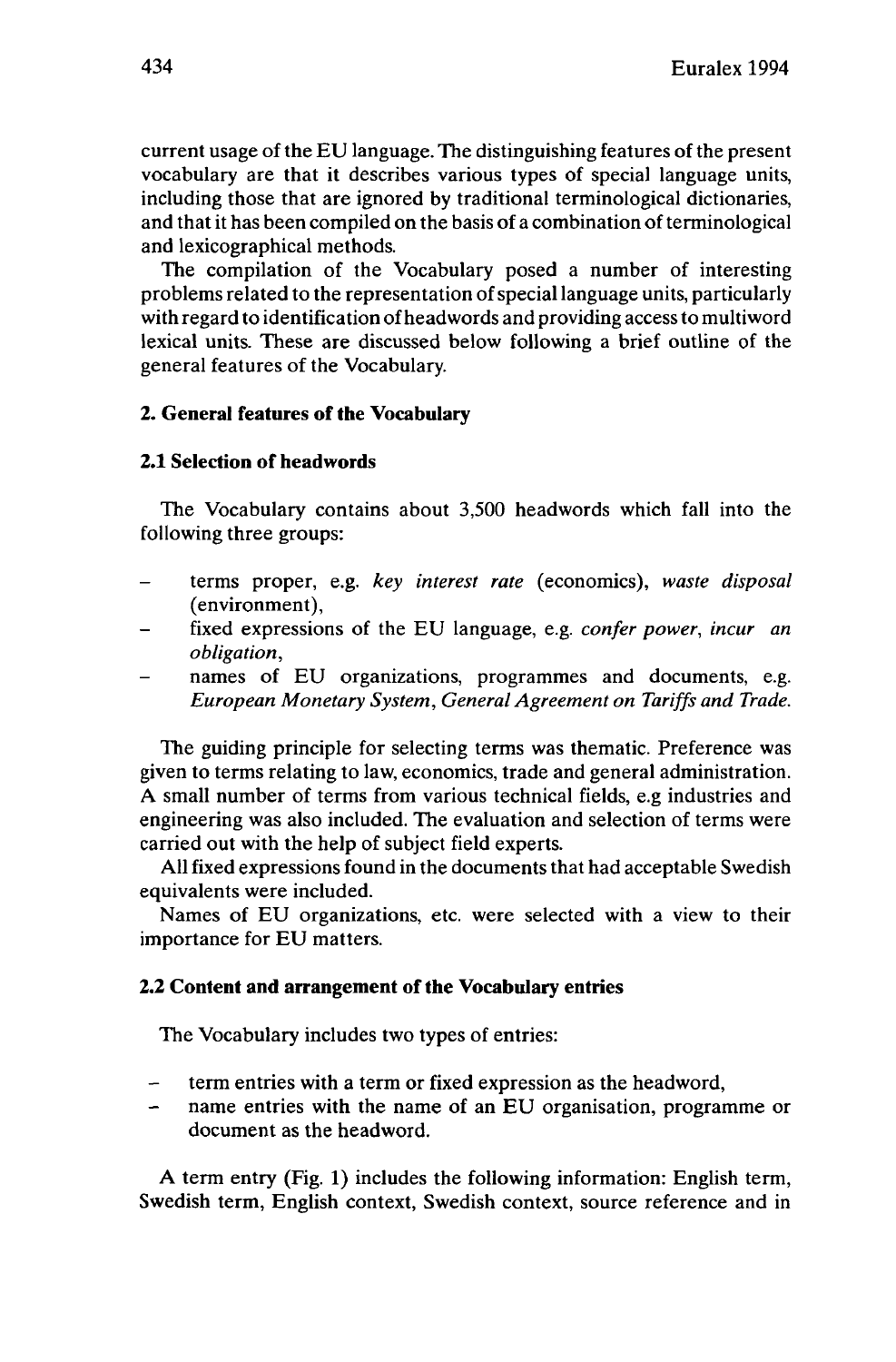some cases also cross-references. A term entry may also include information on synonyms, acronyms, grammatical information and information on special subject area.

| expenditure<br>utgifter, pl                                  | (English headword)<br>(Swedish equivalent, grammatical<br>information) |  |
|--------------------------------------------------------------|------------------------------------------------------------------------|--|
|                                                              |                                                                        |  |
| The revenue and expenditure                                  | (English context)                                                      |  |
| shown in the budget shall be                                 |                                                                        |  |
| in balance                                                   |                                                                        |  |
| Budgetens inkomster och<br>utgifter skall balansera varandra | (Swedish context)                                                      |  |
| [Rom art 199,2]                                              | (source reference)                                                     |  |
| -> defray expenditure                                        | (cross-reference)                                                      |  |

A name entry (Fig. 2) contains the English headword with its Swedish equivalent. It may include synonyms and abbreviations as well as explanations in one or both languages which issue from authoritative sources.

Fig. <sup>1</sup> Example of a term entry

| AIM;                                    | (English headword)    |
|-----------------------------------------|-----------------------|
| <b>Advanced Informatics in Medicine</b> | (English synonym)     |
| Aim-programmet                          | (Swedish equivalent)  |
| Community action in the field of        | (English explanation) |
| information technology and              |                       |
| telecommunications applied to           |                       |
| health care                             |                       |
| (program för utveckling av              | (Swedish explanation) |
| avancerad informationsteknik            |                       |
| inom hälso- och sjukvården)             |                       |
|                                         |                       |

Fig. 2 Example of a name entry

# **2.3 The attitude towards the usage**

The Vocabulary contains both descriptive and prescriptive features. This is at least in part due to our attempt to keep the balance between the terminological practice that requires a high degree of prescriptiveness and the desire to depict usage as fully as possible.

The term entries are, for the most part, descriptive, they show how a headword has been translated in a given context. If there have been several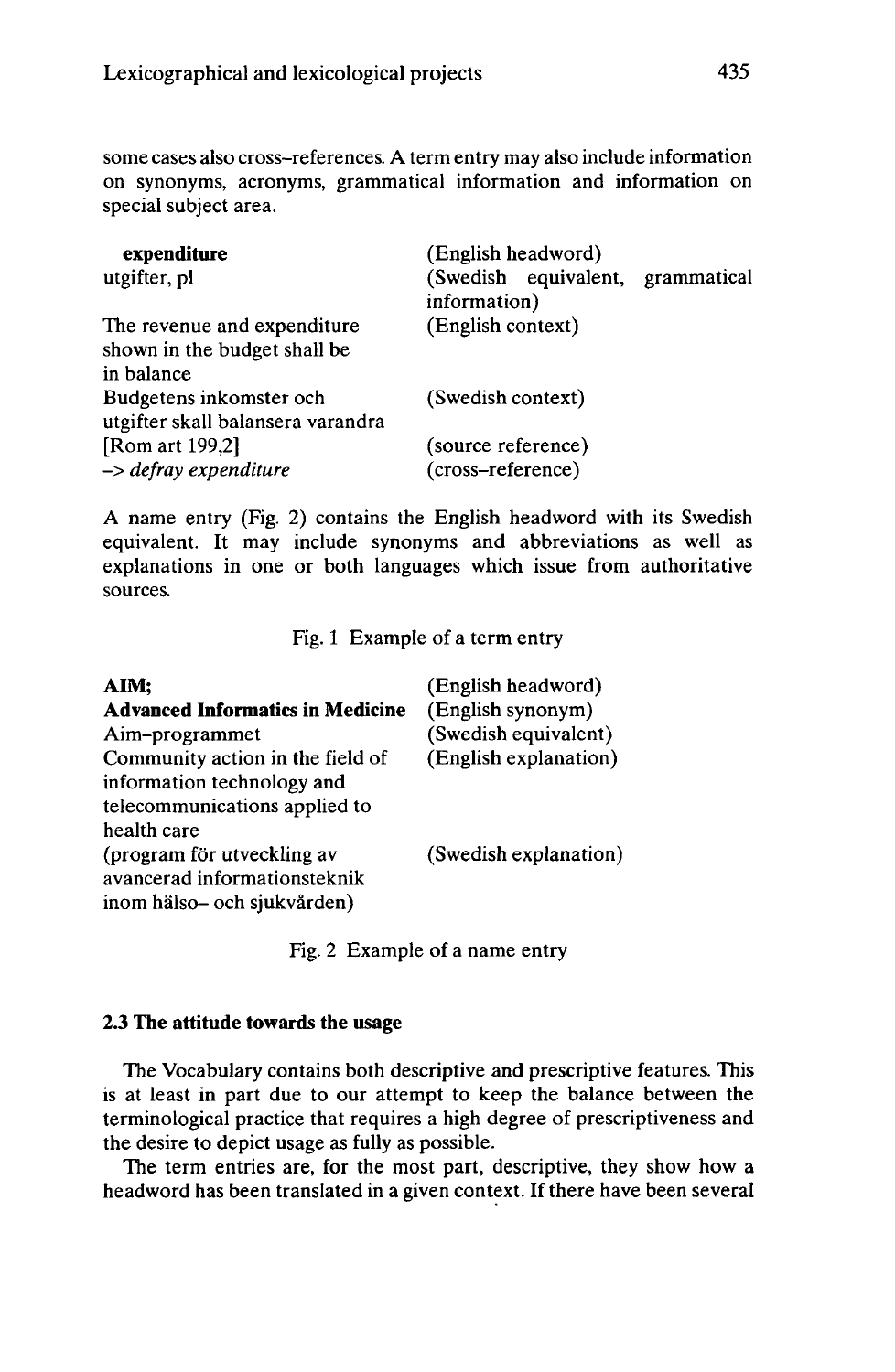equally good translations of a headword in the corpus, all are listed in alphabetical order in the respective entries.

The name entries are clearly prescriptive, asthe Swedish equivalents ofthe names of EU organizations, programmes, etc. were approved by competent bodies and the spelling and use of capital letters in Swedish are recommended by TNC.

# **2.4 Means of access**

The Vocabulary is strictly alphabetical, and all the multiword units are entered under the first letter of their first component, e.g. *infringement proceedings* appears under *infringement* and not as a subentry of *proceedings.* We have thus followed the principle 'one entry-one headword' which is common to terminological dictionaries. To ensure access to terms that are not first components of multiword units a cross-reference system has been elaborated (see Section 4).

# **3. Identification of headwords**

The identification of headwords involves making some important distinctions. We started with the premise that the headword in a special language vocabulary should be a special language unit, i.e. a word or word combination belonging to some defined subject domain no matter how wide it might be. General language words and expressions are thus left out.

We distinguish between the following types of special language units: single-word terms, names, free word combinations and restricted word combinations. The distinction between free word combinations and restricted word combinations has been considered very important, since the former are of little or no value to the user due to their occasional character, while the latter are of major interest to the user. Single-word terms, names and restricted word combinations have been included as headwords whereas free word combinations have been left out, e.g. *newpolicy, general measure* (cf. restricted word combinations *agricultural policy, take measures).*

We distinguish between the following types of restricted word combinations:

- concept-bound word combinations or *terms* (multiword terms), i.e. word combinations denoting a single concept in a specific subject domain, e.g. *balance sheet* (accounting), *judicial record* (law), cf. 'concept-bound collocations' (Martin, 1992),
- grammatically-bound word combinations or *grammatical phrases* containing a term and one or several function words co-occurring with the term, the choice of the latter being restricted by grammatical usage, e.g. *with effect from, by common accord,* cf. 'grammatical collocations' (Benson, 1986),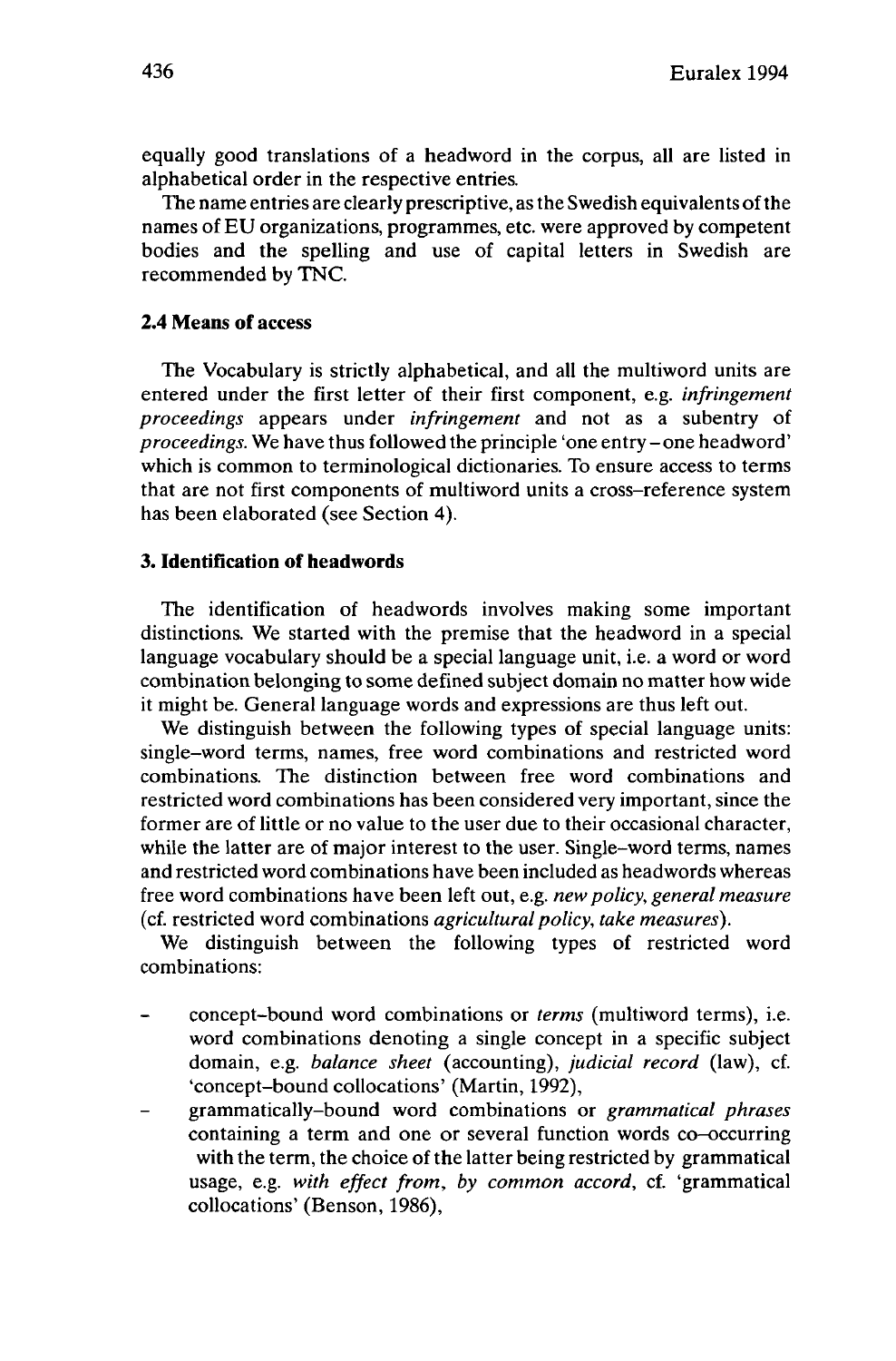- lexically-bound word combinations or *lexical phrases* containing <sup>a</sup> term and a number of other lexical items co-occurring with it, the choice of the latter being restricted by the lexical character of the term in question, e.g. *initiate a proceeding* (one *initiates a proceeding,* but *embarks upon a procedure* and *enters into consultations),* cf. 'lexeme-bound collocations' (Martin, 1992) and 'lexical functions' (Mel'chuk, 1987).

While no-one would question the inclusion of multiword terms in a special language vocabulary, the presence oflexical and grammatical phrasesin such vocabularies is fairly unconventional. We consider lexical and grammatical phrases to be of great importance to the users of special language vocabularies, particularly translators, as the translation of a word may vary depending on the restricted word combination in which it occurs, cf. *issue a loan (emittera ett lân), issue a directive (utfärda ett direktiv), issue a report (avge en rapport).*

We have used the following criteria for identifying the restricted word combinations to be included as the headwords.

A restricted word combination has been identified as a term if:

- it represents a single concept (which implies that it may be placed in an  $\overline{\phantom{0}}$ appropriate concept system),
- it appears in a term-specific construction, e.g.:  $\overline{\phantom{0}}$ noun + noun, cf. *health monitoring.*

A restricted word combination has been identified as a phrase if:

- it does not represent <sup>a</sup> single concept (that can be placed in some concept system),
- its elements are lexically or grammatically bound,
- it appears in a phrase-specific construction, e.g.:  $\equiv$ verb + (prp) + noun, cf. *impede trade* (lexical phrase), prp + noun + prp, cf. *by virtue of*(grammatical phrase).

The listed criteria serve to identify the headwords, they are not intended for distinguishing between terms and phrases since we decided to present them in the same way in the Vocabulary entries. The difference between the two is displayed only in the cross-reference system. Cross-references are always made to lexical phrases, often to grammatical phrases and only in a small number of cases to terms (see below).

# **4. Providing** access **to multiword units**

Given the strictly alphabetical arrangement of the Vocabulary entries and the fact that the majority of headwords are multiword units, it was necessary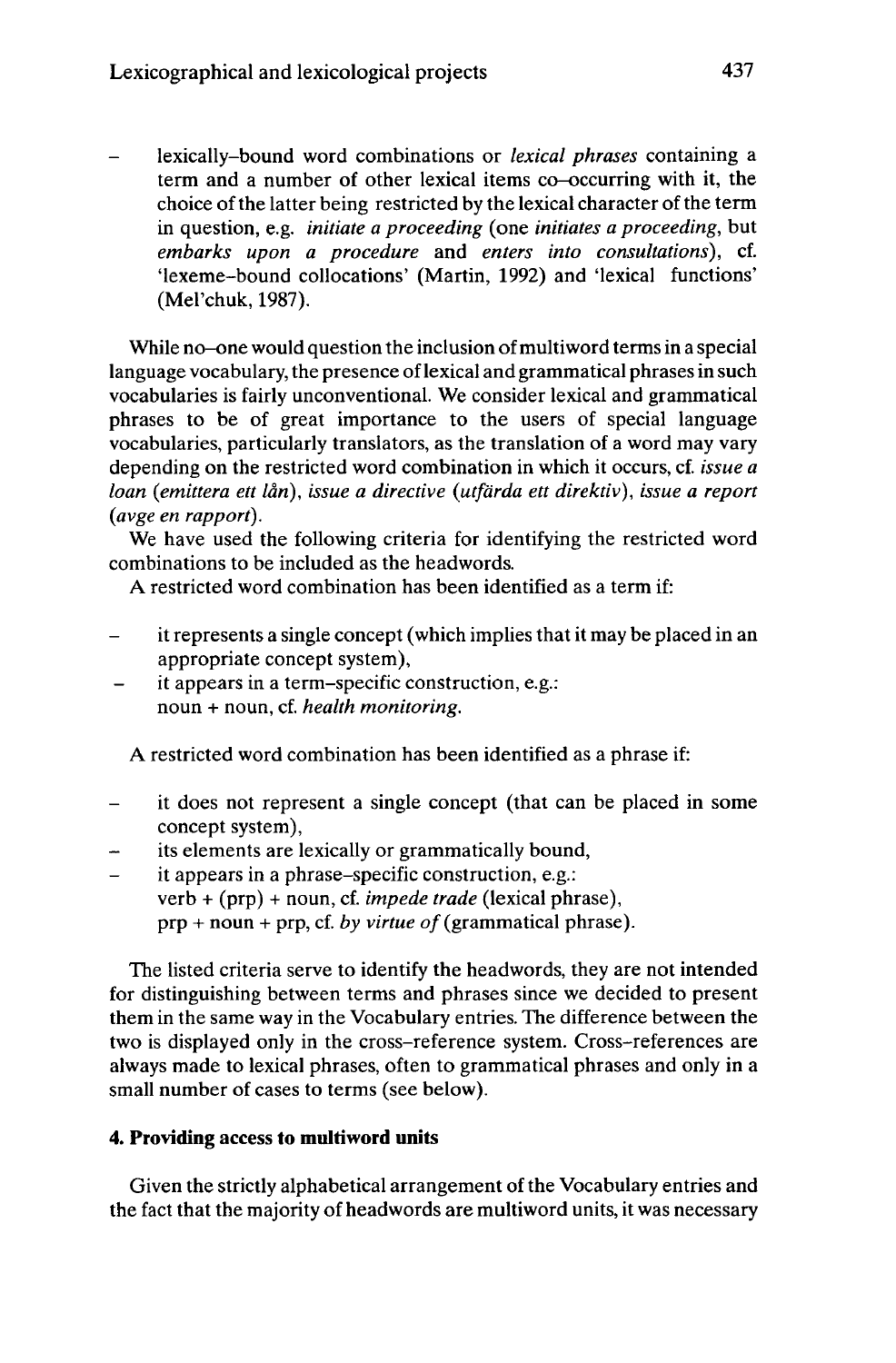to establish a functional cross-reference system. In most cases the purpose of cross-referencing has been to prevent the loss of information by directing the user's attention to interesting terms and phrases that either do not have separate entries in the Vocabulary or have different translations depending on the word combination in which they occur.

The most important cases of cross-referencing in the Vocabulary are:

1) cross-references from terms that occur only as parts of other terms and do not have their own entries *to* terms that include them, e.g.:

### **dispatch**

-> free at point of dispatch

where *dispatch* does not have its own entry as it has only been found in the corpus as part of the term *free at point of dispatch*. The cross-reference here is placed in a 'dummy' entry, i.e. an entry which includes only the headword and the cross-reference to another 'genuine' entry, in this case *free at point ofdispatch;*

2) cross-references*from* terms that have their own entries but are translated differently when they are parts of other terms to terms that include them, e.g.:

### **conformity**

likformighet -> certificate of conformity

### **certificate of conformity**

intyg om överensstämmelse

3) cross-references*from* terms that may or may not have their own entries *to* lexical phrases which include them as their central terms, e.g.:

**measure** atgärd Community-wide measure -> bring measures into force

### **bring measures into force**

sätta bestämmelser i kraft

where *measure* has been translated as *atgärd* in a free combination *Community-wide measure* and as *bestämmelse* in the phrase *bring measures into force;*